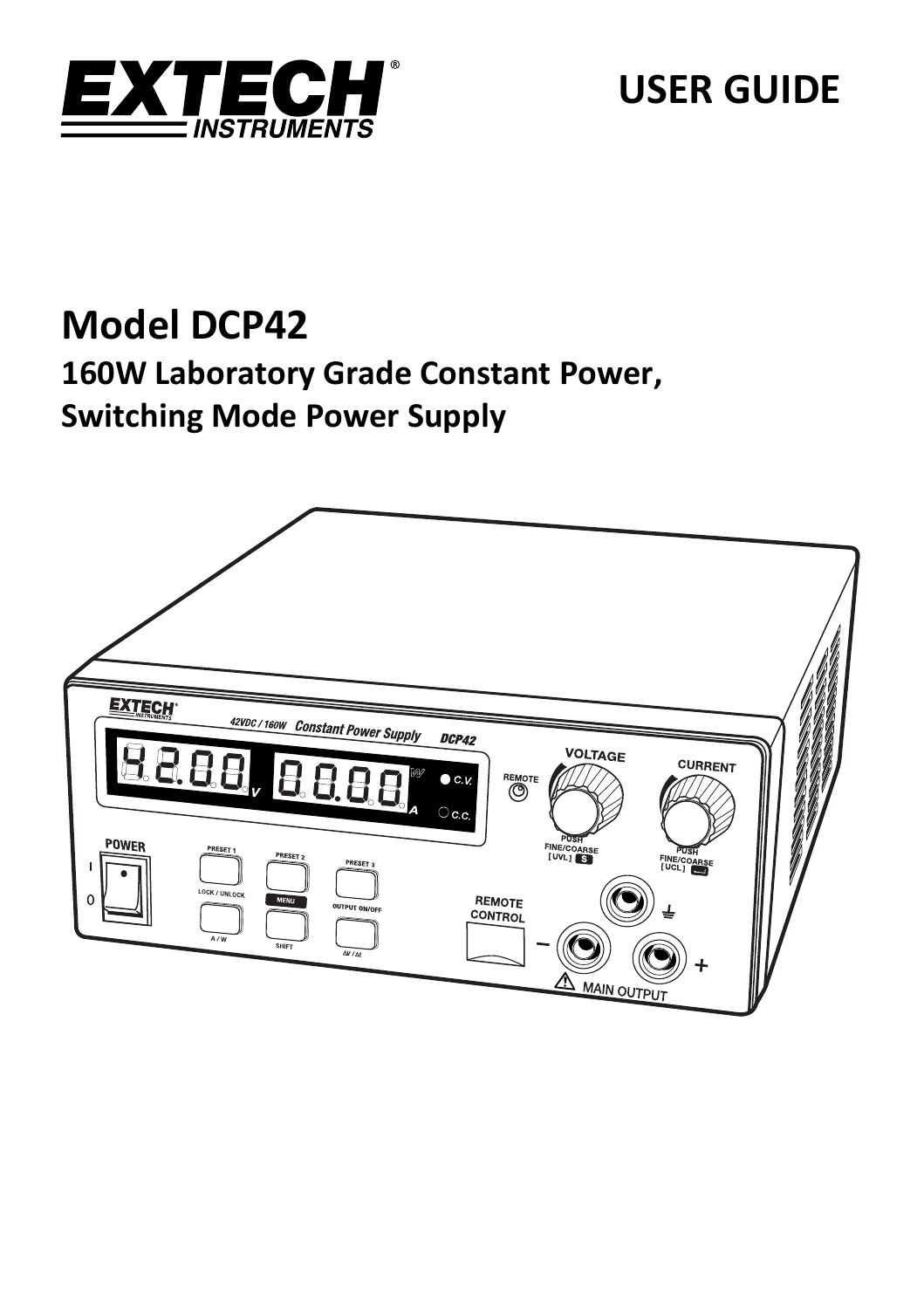| 1. | <b>INTRODUCTION AND FEATURES</b>                                          | 4                       |
|----|---------------------------------------------------------------------------|-------------------------|
| 2. | <b>SAFETY</b>                                                             | 5                       |
| 3. | <b>POWER SUPPLY DESCRIPTION</b>                                           | 6                       |
| 4. | <b>CONTROL MODES</b>                                                      | 7                       |
|    | <b>4.1 Normal Mode</b>                                                    | 7                       |
|    | 4.2 Preset Mode                                                           | $\overline{\mathbf{z}}$ |
|    | 4.3 Set Mode                                                              | 7                       |
|    | 4.3.1 Setting the ∆V/∆t value                                             | 7                       |
|    | 4.3.2 Activating the Remote Control Mode                                  | 8                       |
|    | 4.3.3 Deactivating the Remote Control Mode<br>4.3.4 Factory Default Reset | 8<br>8                  |
| 5. | <b>OPERATION</b>                                                          | 9                       |
|    | 5.1 Powering the Supply                                                   | 9                       |
|    | 5.2 Switching the Power Supply ON and Self-Test Information               | 9                       |
|    | 5.3 Using the Control knobs                                               | 9                       |
|    | 5.4 Connecting the Power Supply and running a Test                        | 9                       |
|    | 5.5 Keypad Lockout function                                               | 9                       |
|    | 5.6 Manual Output ON/OFF                                                  | 9                       |
|    | 5.7 Ammeter/Wattmeter Selection                                           | 9                       |
| 6. | <b>SUPPLEMENTAL FUNCTIONS</b>                                             | 10                      |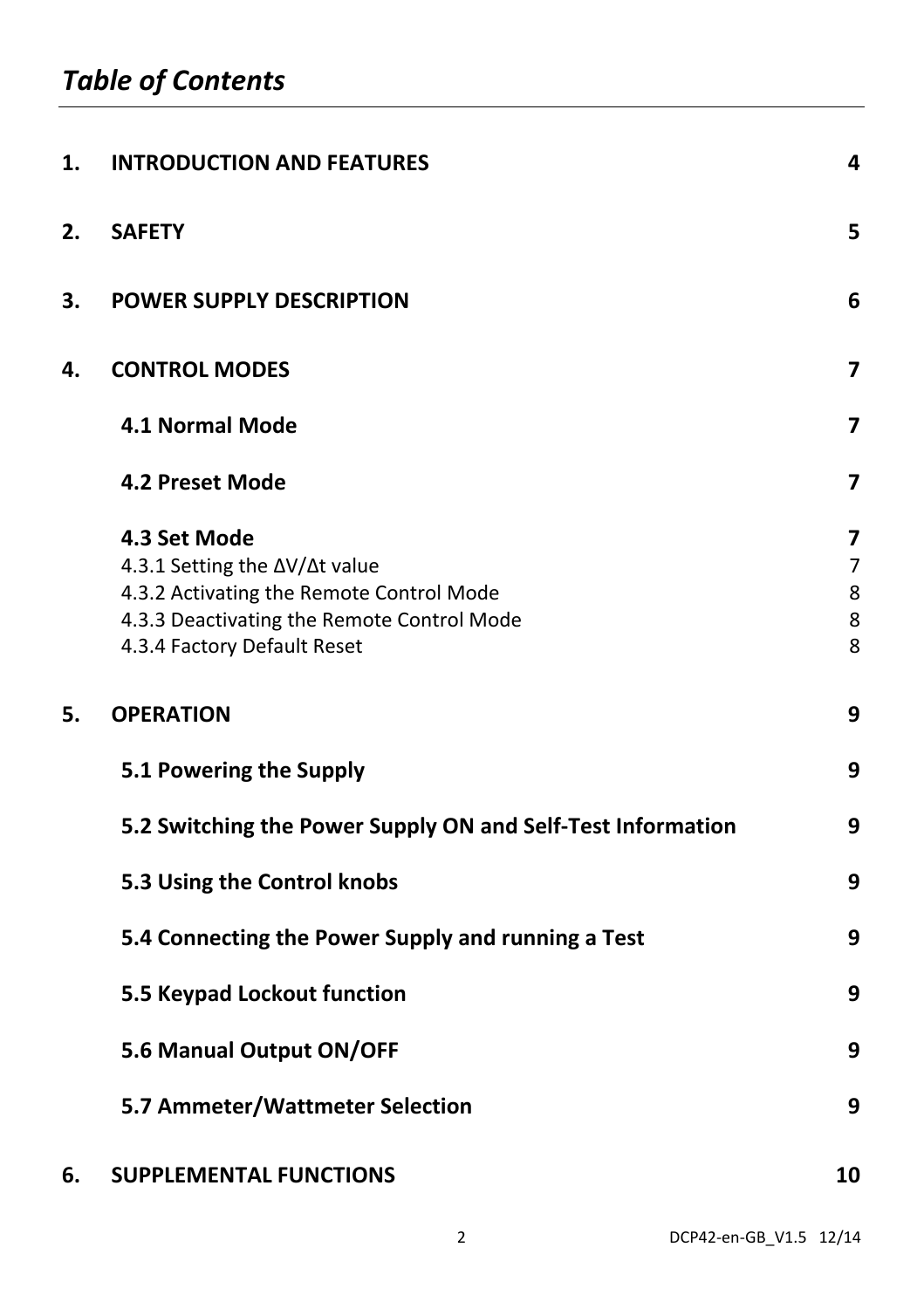|     | 6.1 ΔV/Δt Function<br>6.1.2 Setting the DC generator voltage level           | 10<br>10 |
|-----|------------------------------------------------------------------------------|----------|
|     | 6.1.2 Setting the ∆t                                                         | 10       |
|     | 6.1.3 Generating Ramp-Up or Ramp-Down DC output cycles                       | 10       |
|     |                                                                              |          |
|     | 6.2 Function A/B/C Waveform Generator                                        | 11       |
|     | 6.2.1 Set FUNC (A/B/C):                                                      | 11       |
|     | 6.2.2 Generating Wave Form                                                   | 11       |
|     | <b>6.3 Upper Voltage and Current Limits</b>                                  | 12       |
|     | <b>6.4 Remote Sensing</b>                                                    | 12       |
|     | 6.4.1 Connection                                                             | 12       |
|     | 6.4.2 Disconnection                                                          | 12       |
|     | <b>6.5 Remote Control Operation</b>                                          | 13       |
|     | 6.5.1 REMOTE CONTROL - METHOD 1: Using two external DC voltage sources       | 13       |
|     | 6.5.2 REMOTE CONTROL - METHOD 2: Using two 0 to 5K Ohm variable resistors 13 |          |
|     | 6.5.3 Remote Control Output ON/OFF                                           | 14       |
|     |                                                                              |          |
|     |                                                                              |          |
| 7.  | PC SOFTWARE PROGRAM                                                          | 14       |
| 8.  | <b>AUTOMATIC OUTPUT STEP PROGRAMS</b>                                        | 14       |
|     | 8.1 External Timed Program Window                                            | 15       |
|     | 8.2 Output ON/OFF function                                                   | 15       |
|     | 8.3 Automatic Timed Output Operation                                         | 15       |
|     |                                                                              |          |
| 9.  | <b>APPENDIX - ADDITIONAL OPERATIONAL EXAMPLES</b>                            | 16       |
| 10. | <b>SPECIFICATIONS</b>                                                        | 17       |
|     | 11. TROUBLESHOOTING                                                          | 19       |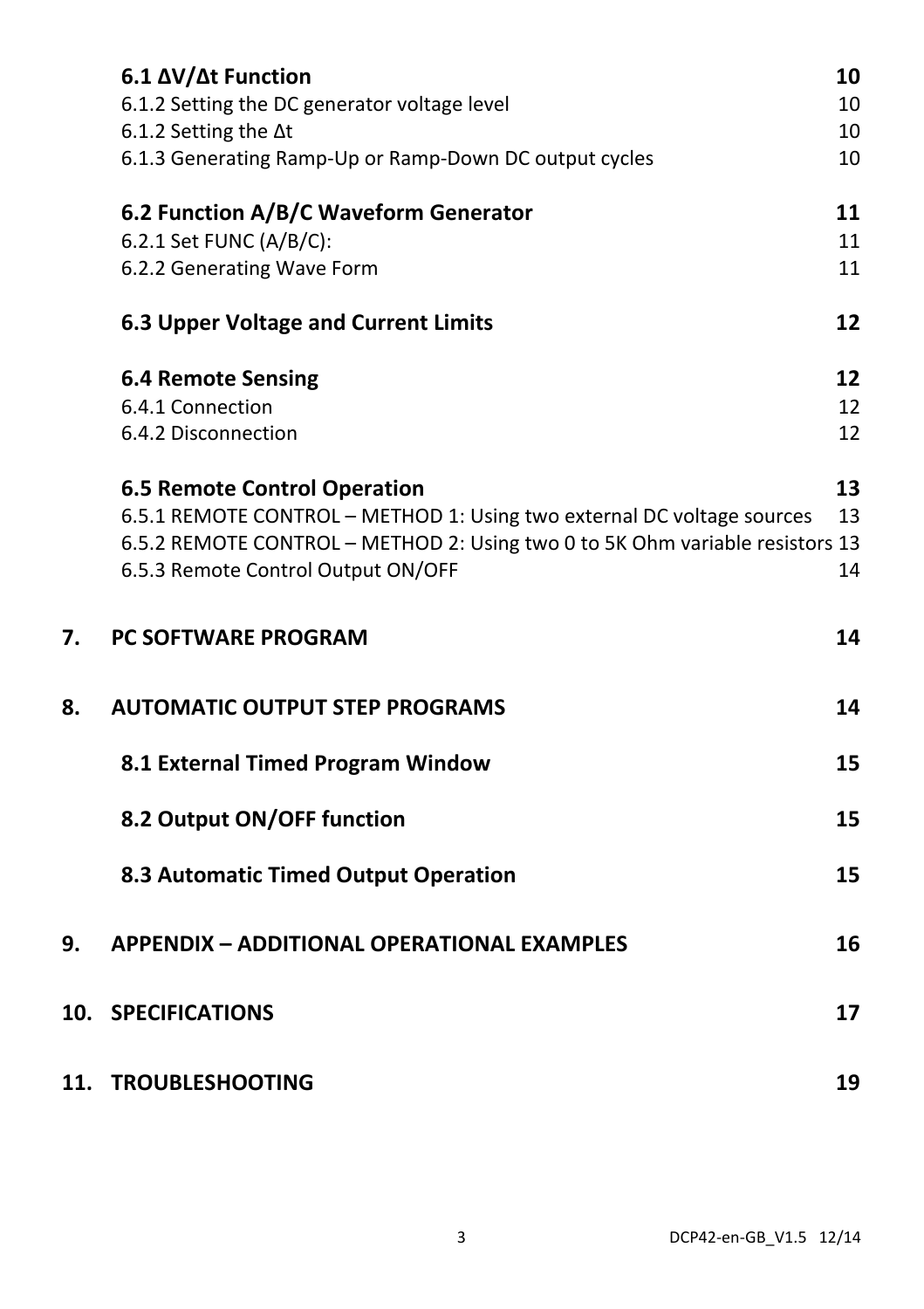## *1. Introduction and Features*

Thank you for selecting the Extech DCP42 Switching Mode Power Supply. This newly re‐designed laboratory grade power supply differs from a conventional power supply in that it can calculate and change the voltage and current limit points according to the available maximum power. Therefore the maximum limits of the voltage and current are changeable according to the rated power. A conventional power supply has only a set maximum voltage and current such that all of the operating V & A must fall within these limits. The DCP42 offers cost saving and space saving advantages as one constant‐power power supply can do the work of several conventional power supplies.

The DCP42 is highly efficient, incorporates upgraded SMPS circuitry with small form factor, benefits from an automatic cross-over for CC and CV, has three (3) Voltage/Current presets, and can be remote controlled. The DCP42 is perfect for solving a variety of loading conditions and applications. Features include the following:

- Dual action (Course/Fine) tuning provides smooth, accurate, and quick setting of Voltage/Current
- Setting, changing, and verifying the current limit level is convenient and can be performed without output pole spiking
- The Remote Control feature permits output ON/OFF and Voltage/Current adjustments without the need to touch the front panel of the power supply
- The USB port offers PC connectivity for programming and running ramp/soak cycles with 20 programmable sets of Voltage/Current and varying test durations (up to 999 cycles)
- The DC ramp and waveform generator can either be panel set or set by the supplied software which previews the final waveform.
- Applications and industries where the DCP42 can be employed include laboratory, telecommunications, production testing, field testing, DC network powering, and more
- Three (3) user programmable Voltage/Current settings offer quick recall of frequently used test settings.

This device is shipped fully tested and calibrated and, with proper use, will provide years of reliable service. Please visit our website (www.extech.com) to check for the latest version of this User Guide, Product Updates, and Customer Support.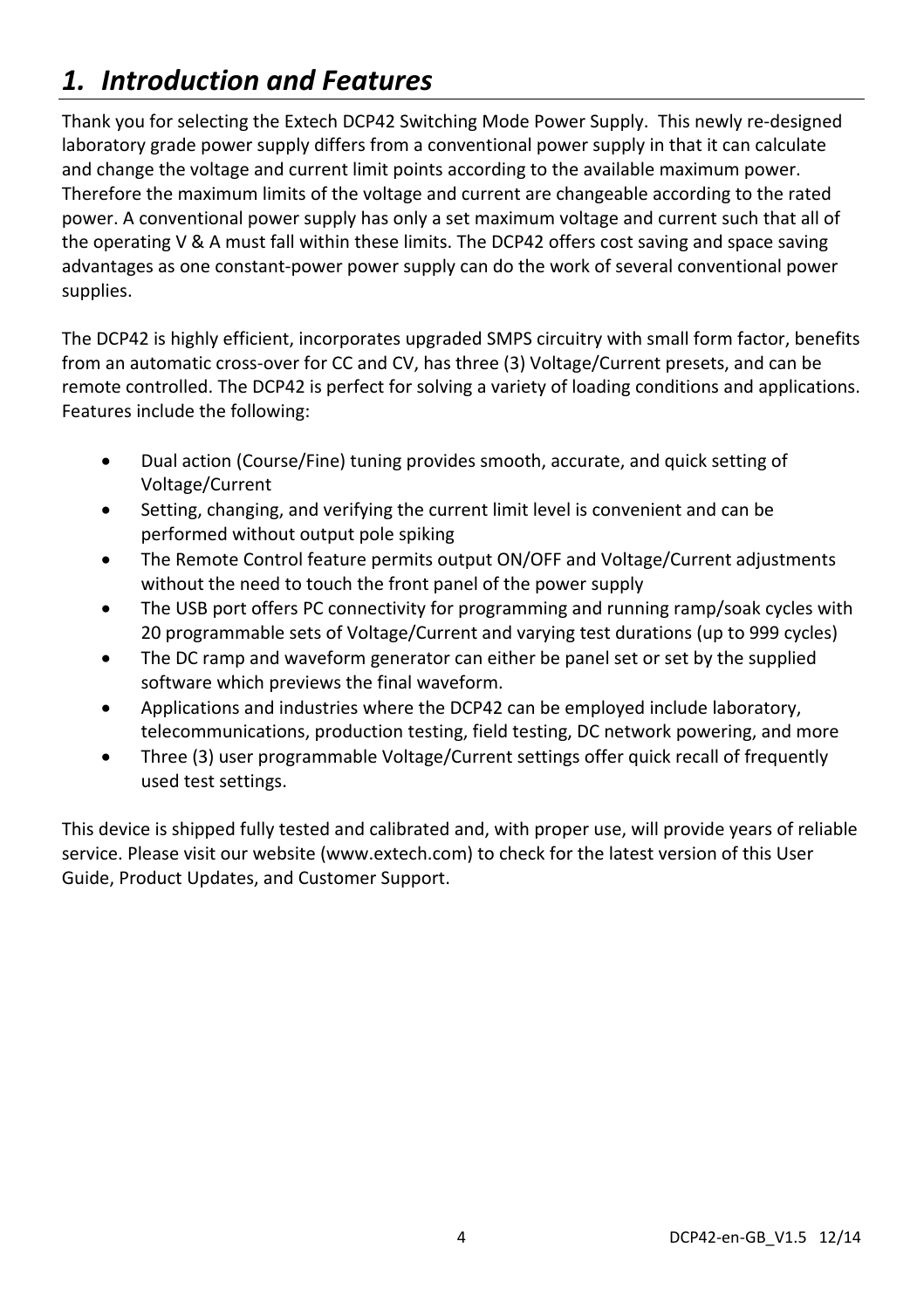## *2. Safety*

This manual contains important safety and operation instructions for correct use of the power supply. Read through the manual and pay special attention to the markings and labels of this unit and equipment to be connected.

Pay special attention to these two types of notices used in this manual:

#### *WARNING : Failure to observe this warning may cause injury to persons and damage to power supply or connected equipment.*

#### *CAUTION : Failure to observe this warning may result in damage to equipment and improper functioning of the power supply.*

#### **WARNING**

- Do not use this power supply near water
- Do not operate or touch this power supply with wet hands
- Do not open the casing of the power supply when it is connected to ac mains
- Refer all servicing to qualified service personnel only
- Before replacing the AC fuse, determine the cause and clear up the cause first
- Replace the AC fuse with the same type and rating as the original fuse
- The maximum output voltage of the DCP42 exceeds 60VDC, avoid touching the metal contact parts at the output terminals

#### **CAUTION**

- Use a grounded 3 pin AC source
- This unit is intended for indoor use only
- Do not operate or place this unit in a humid, dusty location
- Do not operate this unit in direct sunlight or near any heat source
- Before plugging into local AC mains, check the rating label at the back of the unit
- Do not block any ventilation openings of the unit
- This unit must be used within the specified rating; regular excessive continuous loading may cause damage to the power supply
- The gauge size of the input power cable must be at least 0.75 $\text{mm}^2$  and the total length of power cable must not exceed 3m
- Input Fuse Recommended: T3AL250V (3A Time‐Lag)

#### **ENVIRONMENTAL CONDITIONS FOR OPERATION**

- 10-80% R.H. (Relative Humidity)
- Altitude up to 2000m (6561 ft.)
- Installation category: CAT 2
- Pollution degree: 2
- Mains supply voltage fluctuation up to ±10% of normal voltage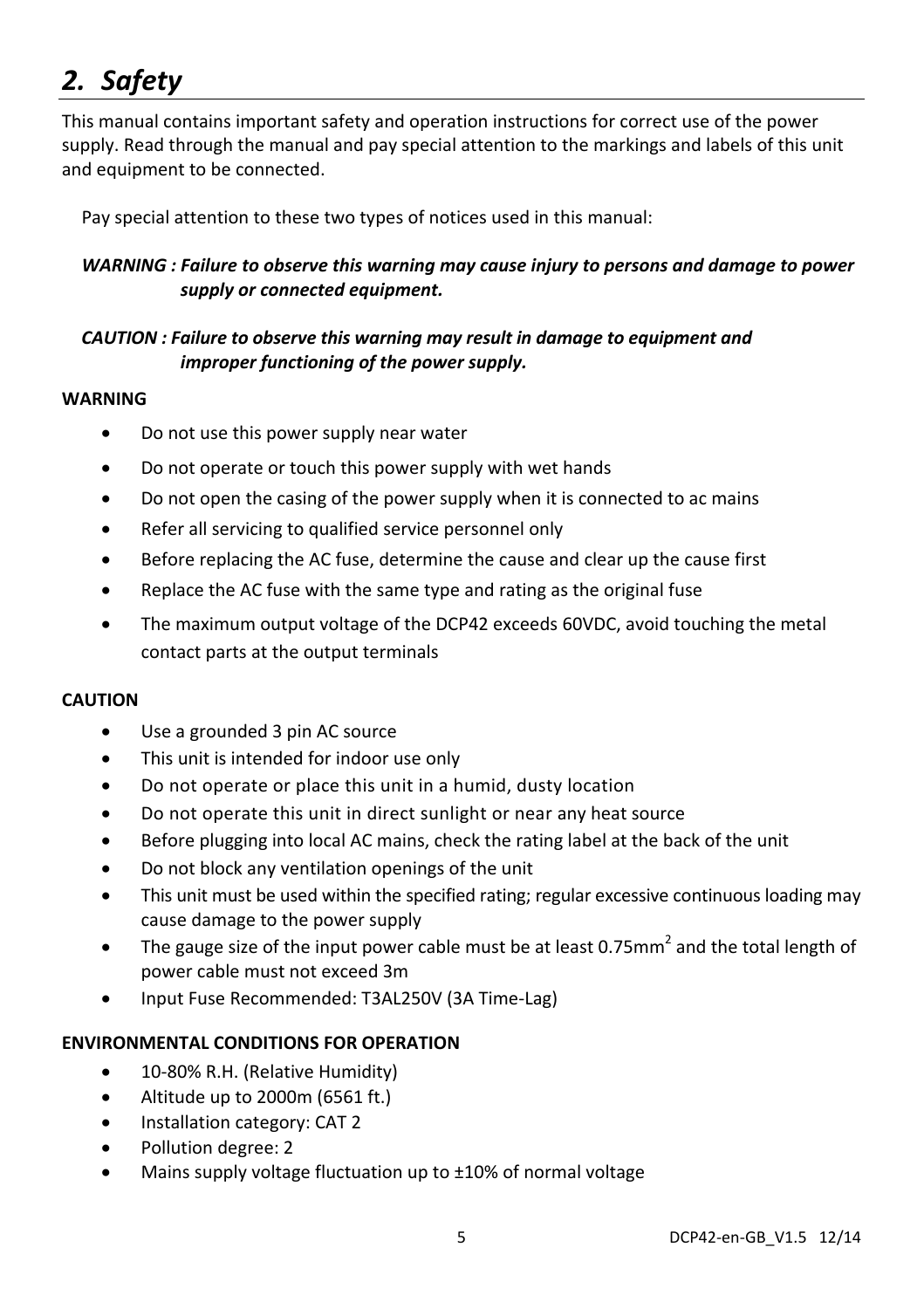## *3. Power Supply Description*

- (1) LED panel meter display with CC/CV/W Indictor
- (2) Remote Control Indicator **(Remote Control/ USB mode)**
- (3) Output Voltage Control Knob
- (4) Output Current Control Knob
- (5) Power ON/OFF Switch
- (6) 6 button Keypad (with illumination):
- ‐ Preset Keyd 1, 2 & 3
- ‐ Menu Key (Shift Key)
- ‐ Lock/ Unlock Key (A/W meter Key)
- ‐ Output ON/OFF (**ΔV/Δt** Key)
- (7) Output Safety Jacks (Rated 10A)

(8) USB Remote Control port (For access to computer to run cyclical operation with programmable voltage, current, period time and cycle)

(9) Remote Sensing Terminal

#### **Warning! Shorting the remote sensing terminal or connecting the sensing terminal with the polarity reversed will damage the power supply**

- (10) Remote Control Terminal
- (11) AC Inlet socket (with fuse holder)



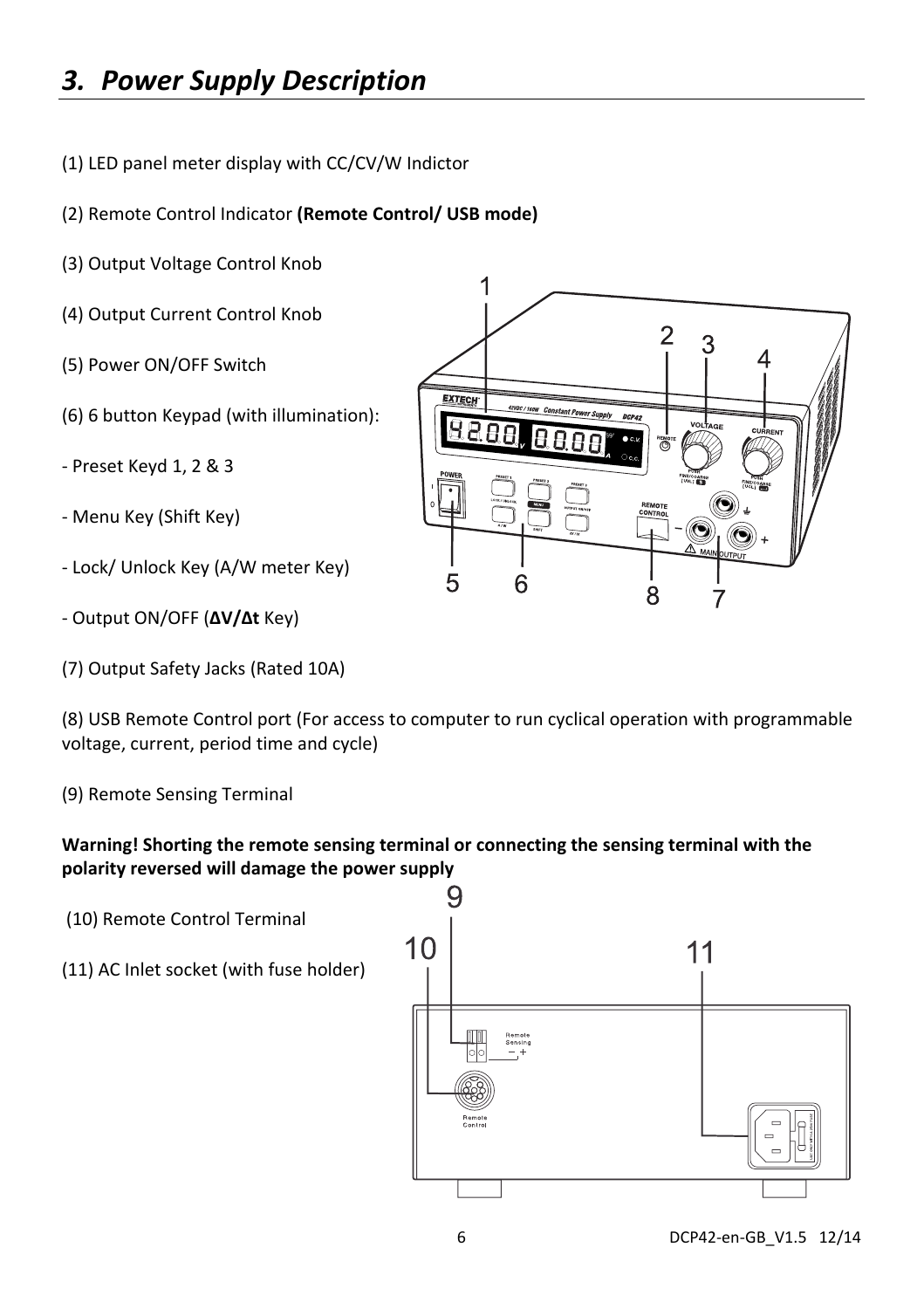## *4. Control Modes*

There are four control modes for the power supply: NORMAL, PRESET, SET, and REMOTE CONTROL modes. The power supply is factory preset to Normal Mode with maximum current level CC.

### **4.1 Normal Mode**

This is the factory default mode; the power supply output Voltage and Current are controlled by the dual action gain knobs.

- 1. Push the knobs to toggle the coarse and fine tuning, notice the subtle changes in brightness of the related LED.
- 2. Adjust the knobs to the desired values using coarse and then fine tuning.
- 3. To check the preset current level, turn the Current Knob lightly in any direction.
- 4. The display will resume its normal brightness after a few seconds to re‐affirm the adiustment.

#### **4.2 Preset Mode**

- 1. There are three preset outputs P1/ P2/ P3 available.
- 2. Press the Preset button (1, 2, or 3) to enter the preset mode (the button's light will switch ON).
- 3. The preset values are factory set as shown in the table below and are retained even after the unit has been powered down.
- 4. The user can change these output settings using the voltage and current knobs.

| Recall No. | <b>Output Voltage</b> | <b>Output Current</b> |  |  |  |  |
|------------|-----------------------|-----------------------|--|--|--|--|
| P1         | 5V                    | Maximum               |  |  |  |  |
| P2         | 13.8V                 | Maximum               |  |  |  |  |
| P3         | 10 V                  | Maximum               |  |  |  |  |

## **4.3 Set Mode**

Enter the Set Mode by pushing and holding the MENU button for 3 seconds. In the Set Mode the user can adjust the ΔV/Δt value, access the remote Control mode, or perform a Factory Reset recall function. Note: If no selection is made after 10 seconds the power supply defaults to its prior settings.

#### **4.3.1 Setting the ΔV/Δt value**

a. Press and hold the MENU button for 3 seconds to access the Set Mode.

b. Turn the Voltage control knob until the panel meter displays "dudt Set" as shown below and then press the Voltage control knob to enter the **ΔV/Δt setting mode.**



c. Adjust the Voltage and Current control knobs as desired to set the ΔV/Δt value. Further details are provided in the dedicated section for **ΔV/Δt mode** later in this guide.

d. When finished, press the Voltage control knob to confirm and return to Set menu

e. Press the Menu key to exit the Set menu

f. To start the ΔV/Δt function, press the SHIFT button and then press the ΔV/Δt button to run,

g. To stop the ΔV/Δt function, press the SHIFT button and then press the ΔV/Δt button again.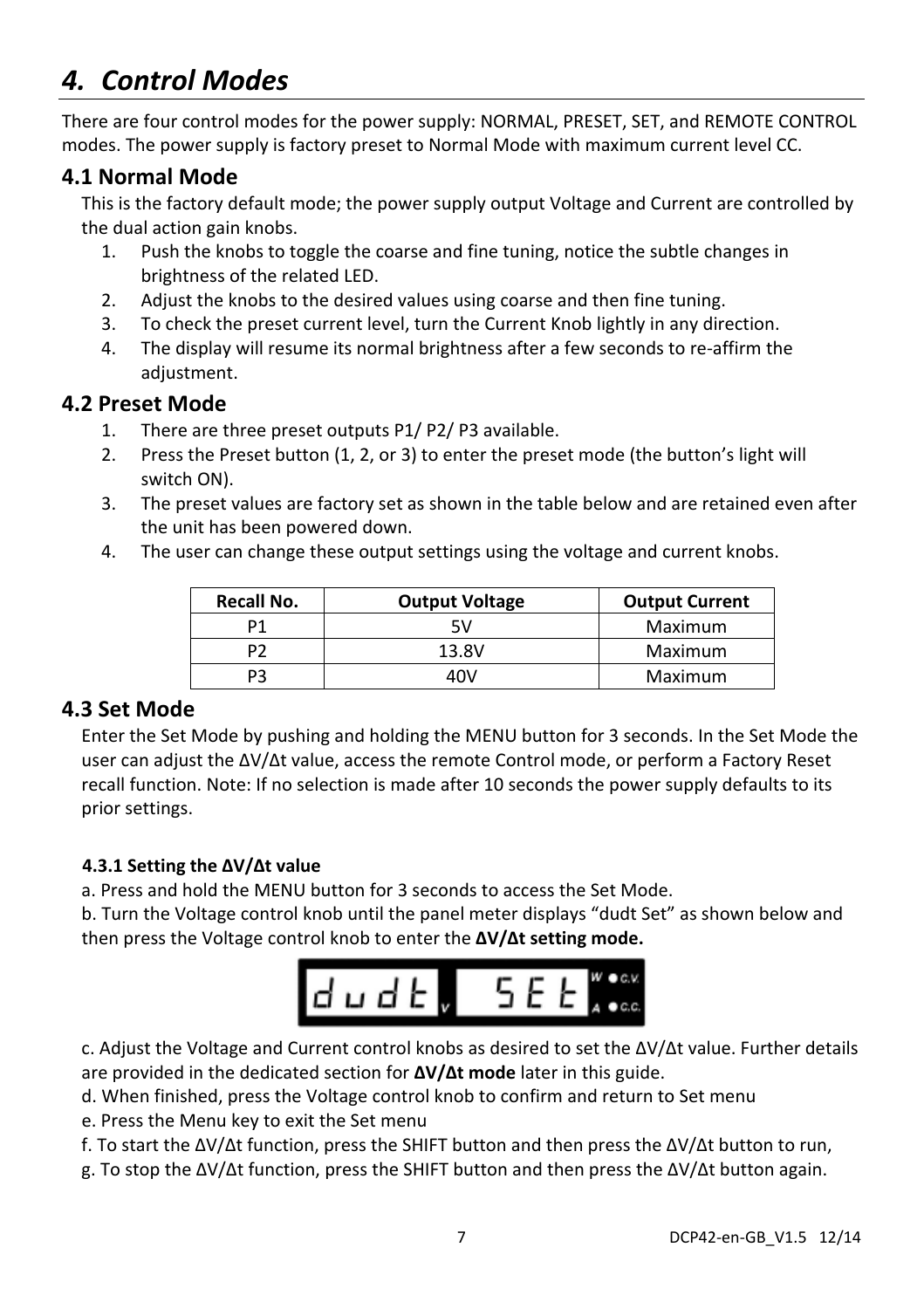#### **4.3.2 Activating the Remote Control Mode**

a. Press and hold the MENU button for 3 seconds.

b. Turn the Voltage control knob until the panel meter displays "rC Set" as shown below and then press the Voltage control knob to confirm entry into the remote control mode.



c. Turn the Current control knob to select remote YES or NO.

d. Press the Voltage control knob to confirm and to return to the Set menu.

e. Press the Menu button to exit the Set menu.

f. Details of the remote control mode are located in the dedicate Remote Control section later in this guide.

Note: After activating the Remote Control Mode, all function keys located on the front panel will be locked (the Lock/Unlock button light switches ON).

#### **4.3.3 Deactivating the Remote Control Mode**

- a. Press the Lock/Unlock button to unlock all of the function keys
- b. Repeat steps **a** to **c** in the 'Activating the Remote Control Mode' section above and set Remote Control to NO and then press the voltage control knob.

#### **4.3.4 Factory Default Reset**

a. Press and hold the MENU button for 3 seconds.

b. Turn the Voltage control knob until the panel meter displays "FACS SEt" as shown below and then press the Voltage control knob to confirm entry into the Factory Reset mode.



c. Turn the Current control knob to select Yes or No.

- d. Press the Voltage control knob to confirm and to return to the Set menu.
- e. Press the Menu button to exit the Set menu.
- f. The Power Supply will reboot and revert to its Factory Default settings.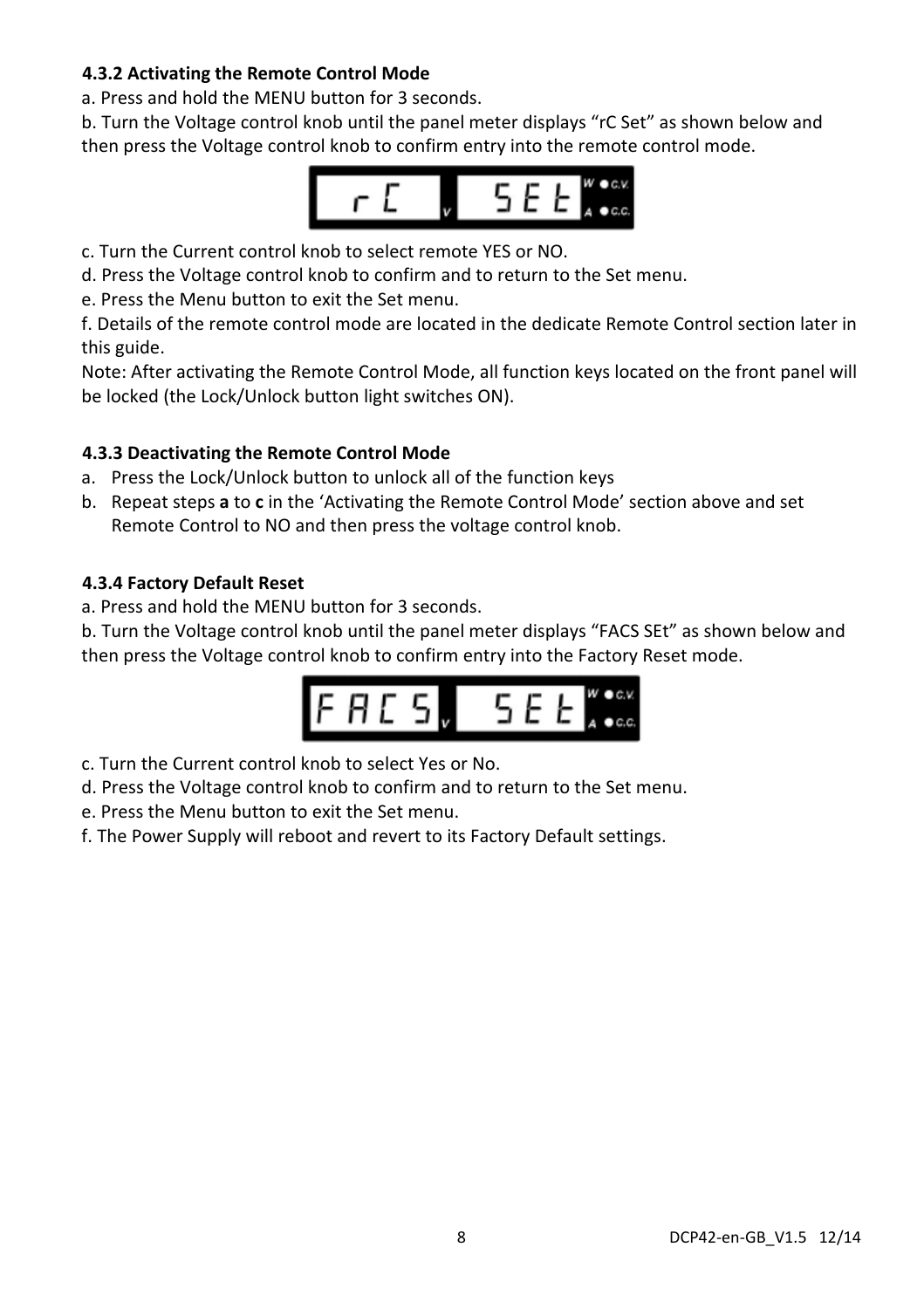## *5. Operation*

**Note:** The DCP42 Total Output Voltage Range is 42VDC and the Total Rated Current is 0 to 10ADC

## **5.1 Powering the Supply**

Check the rating label of the power supply and ensure that it complies with the AC mains voltage that is to be used. Connect the power supply to the AC Mains using the provided power cord.

## **5.2 Switching the Power Supply ON and Self‐Test Information**

The power supply will perform a series of self-tests when it is switched ON. The LED and other indicators on the front panel will illuminate in sequence. When the cooling fan is being checked, a high speed wind sound can be heard. After the self‐tests, the **CV**, **V** and **A** LED indicators are lit and the unit displays voltage and 0.0 current. To find the CC current level, turn the current control knob one click in either direction. The current display returns to 0.0 after a few seconds.

## **5.3 Using the Control knobs**

The rotary encoder control knobs have fine and coarse tuning with 'clicking' movement. Push the knobs to toggle between coarse and fine tuning, notice the subtle changes in brightness of the related LED. Adjust the knobs to the desired values by using coarse and then fine tuning. The display will resume its normal brightness after few seconds to confirm an adjustment.

## **5.4 Connecting the Power Supply and running a Test**

- 1. Connect the equipment under test to the power supply. Red (+) is connected to the positive polarity input of the equipment and Black (‐) is connected to the negative polarity input of the equipment.
- 2. Switch ON the power supply first; the panel meter & green CV Indicator should illuminate.
- 3. Next, switch ON the equipment under test; the panel meter & green CV Indicator should remain lit in green.
- 4. Testing can now begin.
- 5. When finished, switch OFF the equipment under test first and then switch off the power supply.

## **5.5 Keypad Lockout function**

- 1. Press LOCK/UNLOCK to lock or unlock all of the function buttons and control knobs on the front panel.
- 2. The LOCK/UNLOCK button light switches ON when the push-buttons are locked.

## **5.6 Manual Output ON/OFF**

- 1. Press OUTPUT ON/OFF button to manually set the output ON or OFF.
- 2. The OUTPUT ON/OFF button light switches ON when the output is ON.

## **5.7 Ammeter/Wattmeter Selection**

- 1. With the output ON and all presets OFF, press SHIFT and then press PRESET.
- 2. Press the SHIFT button again and then press the LOCK/UNLOCK button to change from Ammeter mode to Wattmeter mode.
- 3. To change back to Ammeter mode from Wattmeter mode, press the SHIFT button and then press the LOCK/UNLOCK button.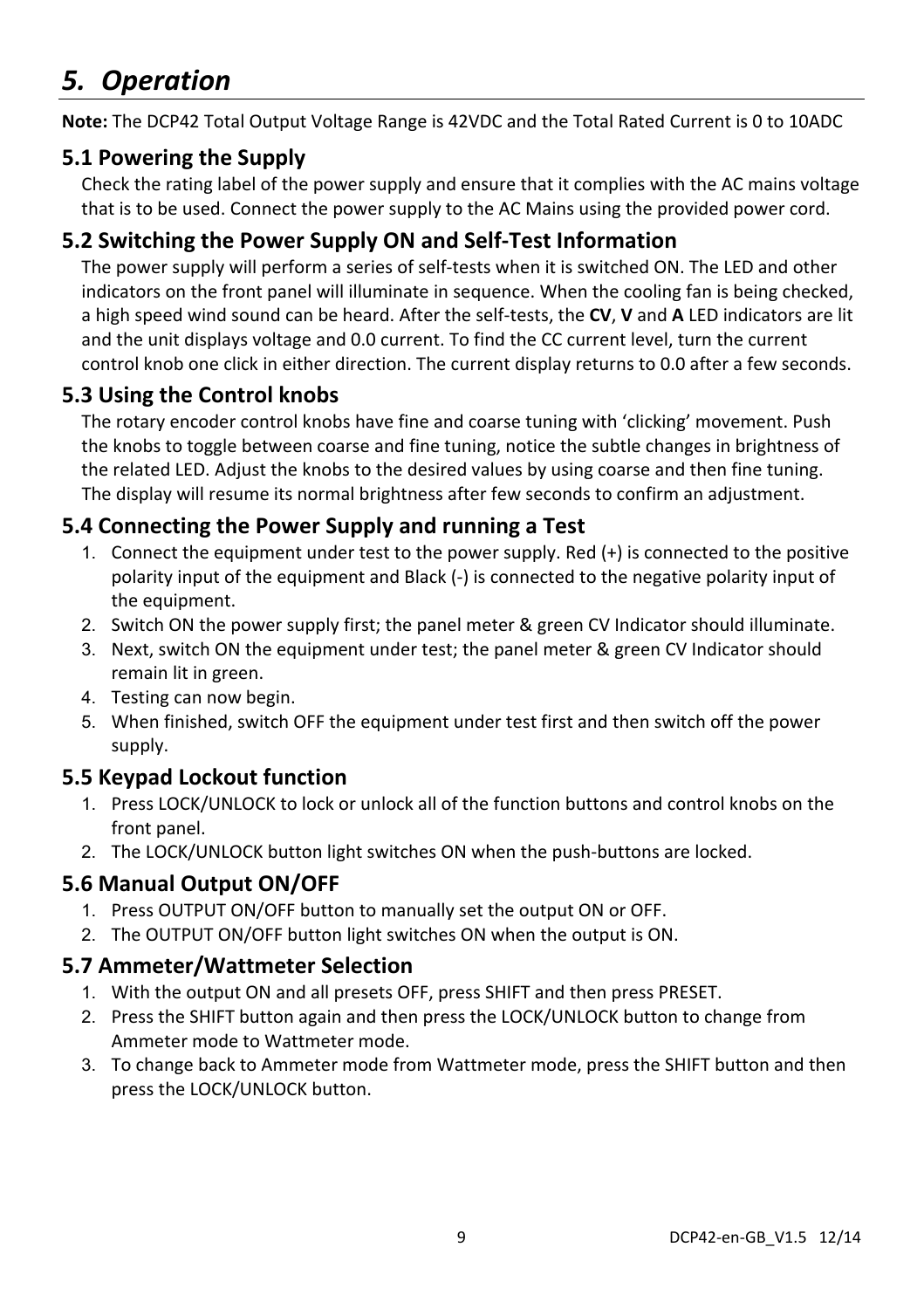## **6.1 ΔV/Δt Function**

There are 3 DC voltage generator settings (A, B, and C).

Preset  $1 = A$ 

Preset  $2 = B$ 

Preset  $3 = C$ 

**ΔV** a‐b (from voltage level A to voltage level B).

**Δt** a‐b (time in seconds from voltage level A to level B, this transit time is adjustable from 0 to 20 seconds)

#### **6.1.2 Setting the DC generator voltage level**

There are 3 generator voltage levels presets (A, B, and C). Press the Preset button 1, 2 and 3 and adjust the voltage to the desired value.

### **6.1.2 Setting the Δt**

There are 6 sets of **Δt** available , turning the Voltage control knob cycles through the following sequence: AB →BA →AC →CA →BC →CB

Using the AB setting as an example, turn the Voltage control knob until **A‐b** appears on the voltmeter display and then turn the Current control knob to set to desired transit time **Δt** (5 seconds for example).

### **6.1.3 Generating Ramp‐Up or Ramp‐Down DC output cycles**

Ramp up generator example: Set A = 5V; B = 10V; **Δt** a‐b = 5 seconds

- 1. Connect a suitable load to the output and turn ON the output by pressing the "OUTPUT ON/OFF" button; note the output LED indicator.
- 2. Push "Preset 1" and note the output voltage of 5V. Press "Preset 2" and note that the output voltage rises to 10V in 5 seconds showing a ramp up voltage (the output will remain at 10V).
- 3. Pressing "Preset 1" will now generate a ramp down voltage from 10V to 5V in 5 seconds and will remain at the 5V level.

**Note:** The final output voltage level will be the last voltage level generated.

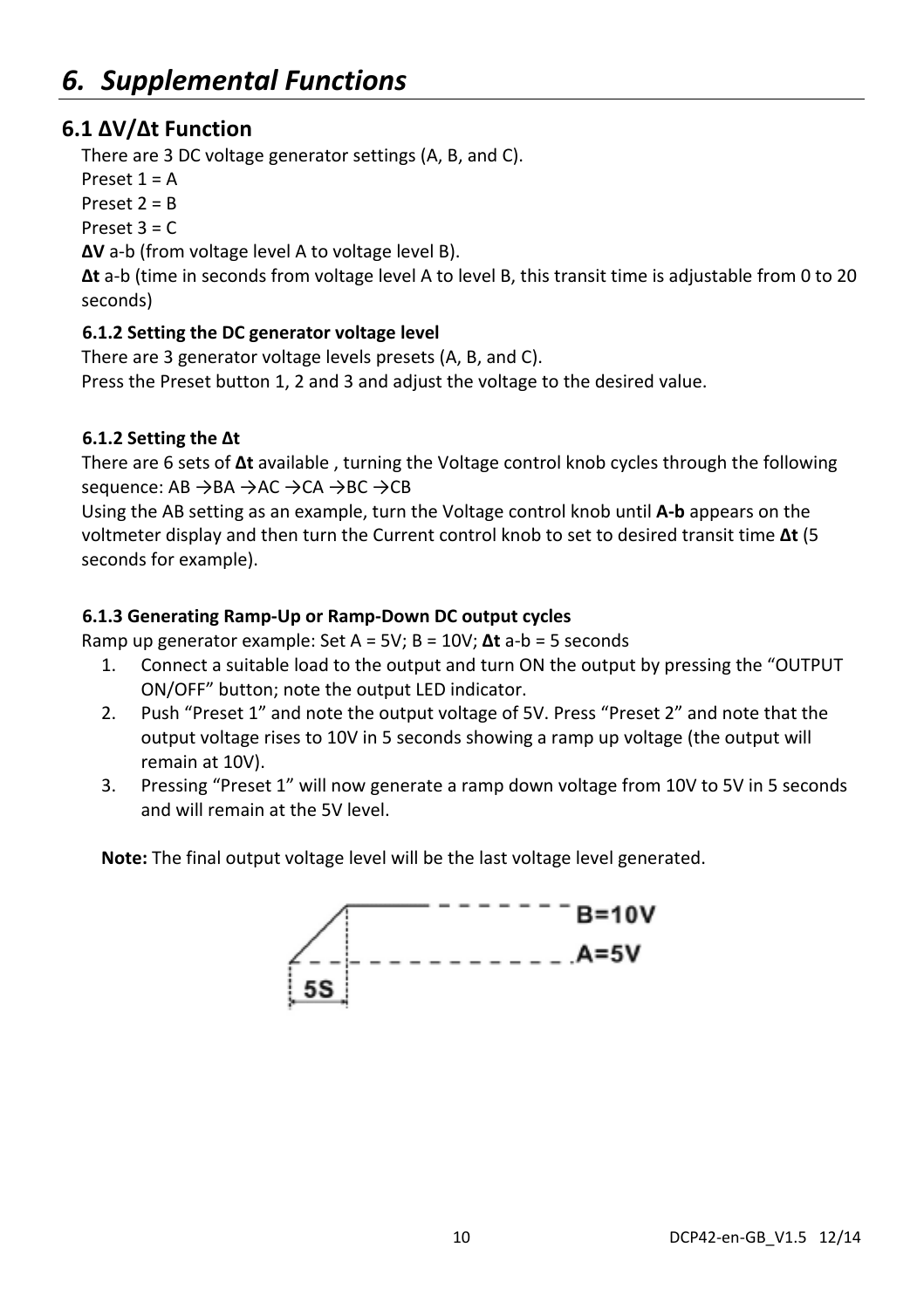## **6.2 Function A/B/C Waveform Generator**

Preset  $1 = \Delta$ 

Preset  $2 = R$ 

Preset  $3 = C$ 

FUNC (A/B/C) sets the duration (from 0 to 600 seconds) that the voltage generator remains ON at the specified output voltage level before moving to another voltage level.

### **6.2.1 Set FUNC (A/B/C):**

- 1. Enter the ΔV/Δt setting first (Refer to the Set Mode section 4.3.)
- 2. Turn the Voltage control knob to select the desired function and then turn the Current control knob to set the time period (0 to 600 seconds) for the chosen voltage level.
- 3. Pressing the Current control knob toggles coarse and fine tuning of the time period.
- 4. To generate waveforms, the Func A/B/C button is used in conjunction with ΔV/Δt button (the time period from one voltage level to another voltage level)
- 5. Using the above functions simultaneously, 3 reversible pairs (AB & BA, BC & CB, AC & CA) can be used to generate waveforms.

**Example 1:** Pulse waveform with 3sec at 10V and 1sec at 5V.

Set A (Preset 1) = 5V, set B (Preset 2) = 10V Set Func A = 1 second *by turning the Current control knob* Func B = 3 seconds using the same procedure as above Set **Δt** a‐b = 0 , Set **Δt** b‐a = 0

### **6.2.2 Generating Wave Form**

To generate the waveform push SHIFT and then press the **ΔV/Δt** button The waveform will repeat cyclically until the SHIFT button and then the **ΔV/Δt** button is pressed.



**Example 2:** Triangle waveform

Set  $A = 5V$ ,  $B = 10 V$ Set **Δt** a‐b = 3 seconds, Set Δt b‐a = 3 seconds Set Func. A = 3 seconds, Set Func. B = 3 seconds



**Note:** The waveform generator can be operated via the remote programming software (with waveform preview and graphical datalogging output presentation features). Details are provided in the section 4 titled 'PC Software Program'.

Please verify that the Preset keys are both lit and that one is flashing. The flashing light will jump from one to the other, A to B, then B to A. The waveform will repeat cyclically until SHIFT and then **ΔV/Δt** are pressed again. Examples 3, 4, and 5 are provided in Appendix A later in this guide.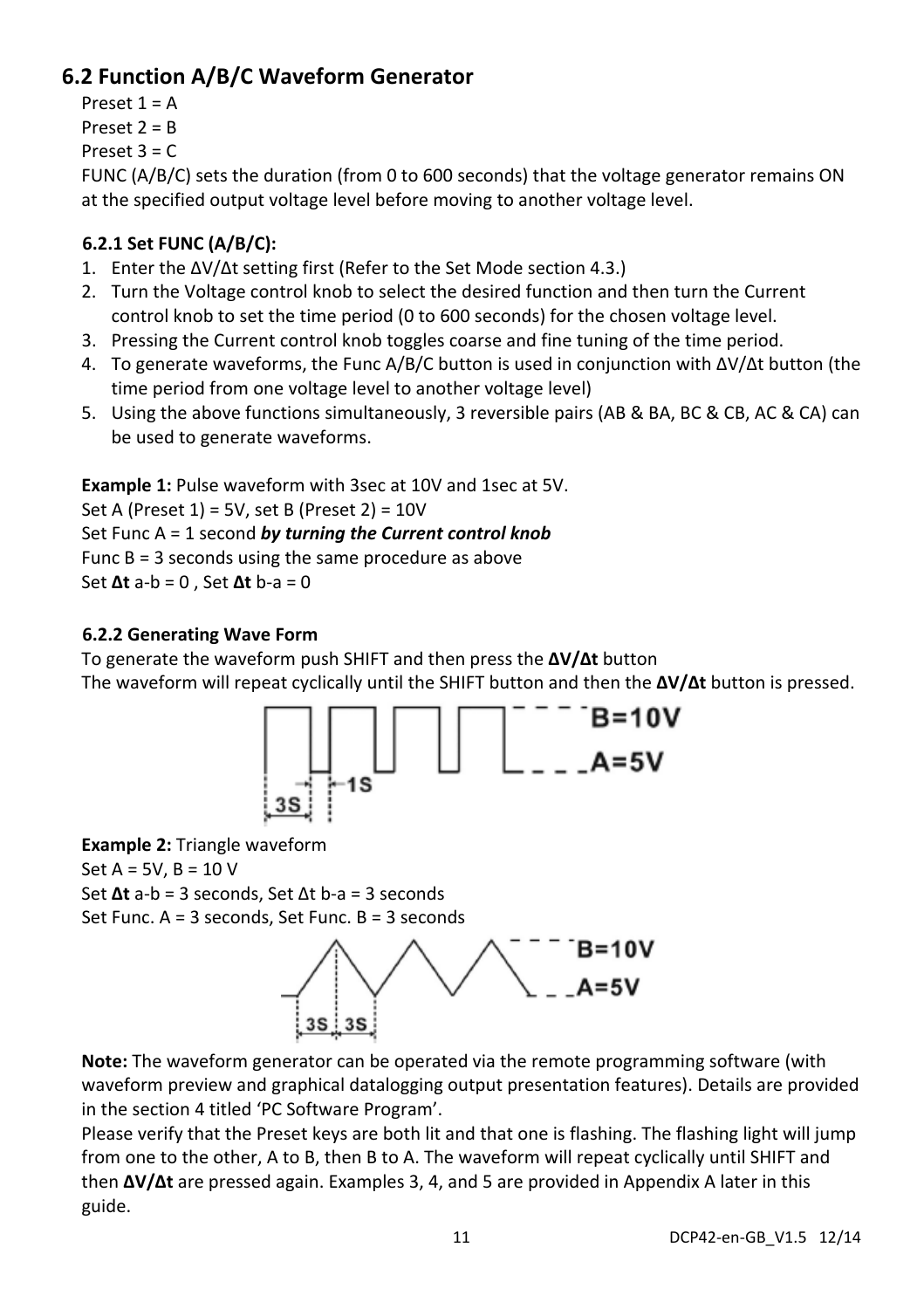## **6.3 Upper Voltage and Current Limits**

When the voltage or current at the output terminal exceeds the maximum allowable limits, the output will automatically switch OFF. This additional protection feature is necessary for a power supply with such a wide range of voltage and current capabilities. To set the  $UVL$ :

- 1. To set the UVL: Press the SHIFT button and then press the Voltage control knob. The voltmeter will show the current limit setting and the Ammeter will show Suul.
- 2. Turn the Voltage control knob to the desired limit value. Press SHIFT to confirm and to return to normal operation.
- 3. To set the UCL, press SHIFT and then press the Current control knob. The Ammeter will show the current limit setting and the Voltmeter will show SUCL.
- 4. Turn the Current control knob to the desired limit value. Press SHIFT to confirm and to return to normal operation.

Note: The UVL and UCL settings default to the maximum output value.

## **6.4 Remote Sensing**

Note: Observe warnings displayed by the Power Supply, an incorrect disconnection sequence will damage the Power Supply

**Warnings:** Never short the Remote Sensing Terminal and always disconnect the Remote Sensing Terminal first.

#### **6.4.1 Connection**

- 1. First complete the power connections between power supply and equipment.
- 2. Check and ensure that the power connections are secure.
- 3. Make connections between Remote Sensing and equipment.

**Warning!:** Never short the Remote Sensing Terminal and never connect the Remote Sensing Terminal in reverse polarity

The diagram below shows the connections for Remote Sensing, Power output, and Equipment. The remote sensing wire should be AT LEAST 22AWG wire size.



#### **6.4.2 Disconnection**

Warning! Incorrect disconnect sequences will damage the power supply

- 1. First disconnect the remote sensing connections.
- 2. Then disconnect the power connections between the power supply and equipment.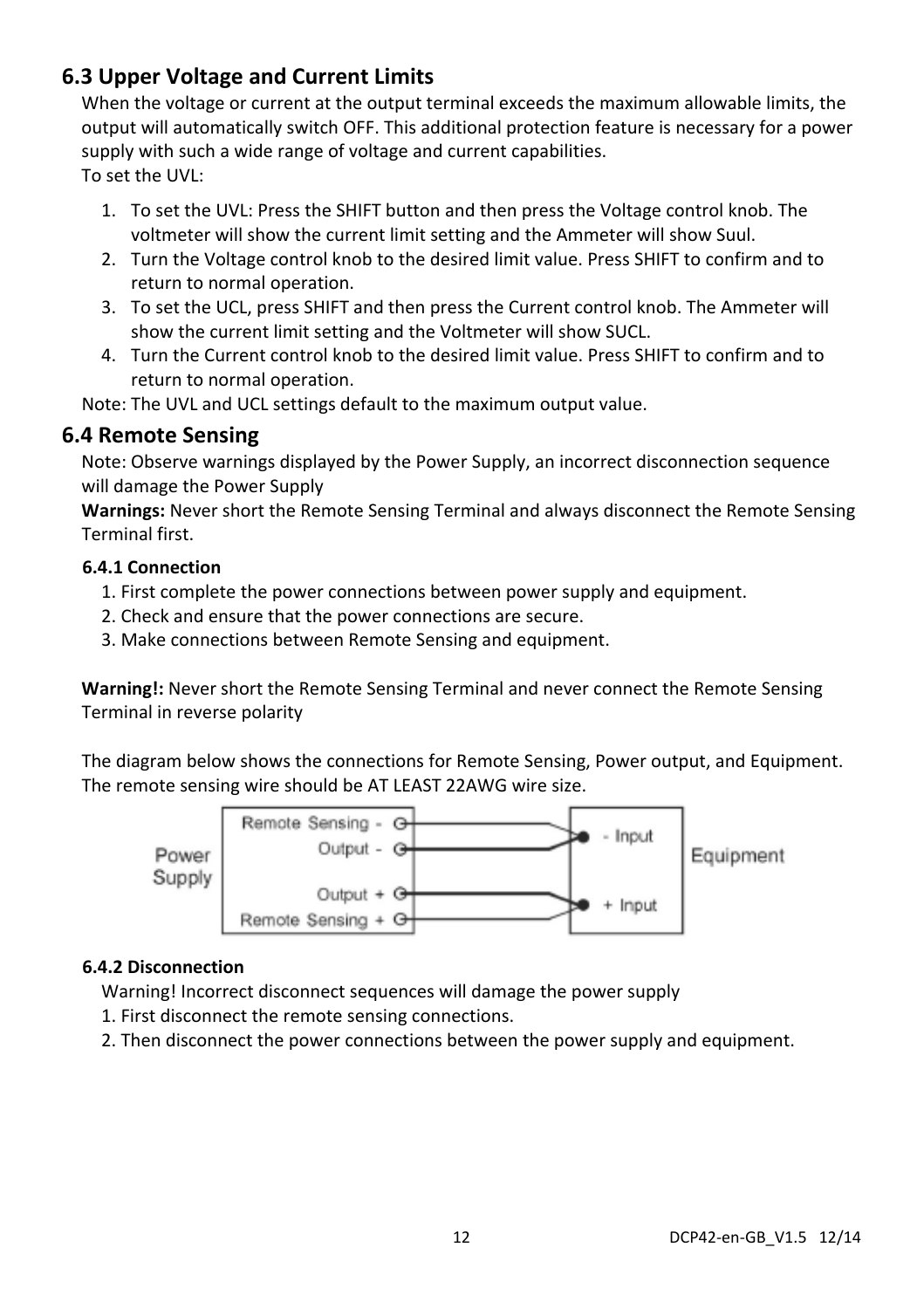## **6.5 Remote Control Operation**

There are two methods for remotely controlling current and voltage adjustments. Current must be controlled for both methods otherwise the unit will default to CC mode.

| Remote Socket Pin Assignment for external variable voltage source |                  |                 |  |
|-------------------------------------------------------------------|------------------|-----------------|--|
| PIN                                                               | <b>FUNCTIONS</b> | <b>REMARKS</b>  |  |
| 1                                                                 | Internal DC +5V  | Lower than 50mA |  |
| $\mathcal{P}$                                                     | Voltage adjust   | $0$ to 5V       |  |
| 3                                                                 | Current adjust   | $0$ to 5V       |  |
|                                                                   | Ground           |                 |  |
| 5                                                                 | Output OFF       | Short to ground |  |
| 6                                                                 | N.A.             |                 |  |
|                                                                   | N.A.             |                 |  |
|                                                                   | N.A.             |                 |  |

#### **6.5.1 REMOTE CONTROL – METHOD 1: Using two external DC voltage sources**

Check the output voltage range of the power supply by varying the external voltage source. Short circuit the main output with **14AWG** wire to check the CC setting on the display while varying the external voltage source.

#### **6.5.2 REMOTE CONTROL – METHOD 2: Using two 0 to 5K Ohm variable resistors**



| Remote Socket Pin Assignment for external variable resistor |                  |                          |  |  |
|-------------------------------------------------------------|------------------|--------------------------|--|--|
| <b>PIN</b>                                                  | <b>FUNCTIONS</b> | <b>REMARKS</b>           |  |  |
| 1                                                           | Internal DC +5V  | One end of resistor      |  |  |
| 2                                                           | Voltage adjust   | Variable leg of resistor |  |  |
| 3                                                           | Current adjust   | Variable leg of resistor |  |  |
| 4                                                           | Ground           | Other end of resistor    |  |  |
| 5                                                           | Output OFF       | Short to ground          |  |  |
| 6                                                           | N.A.             |                          |  |  |
|                                                             | N.A.             |                          |  |  |
| 8                                                           | N.A.             |                          |  |  |

Check the output voltage range of the power supply by adjusting the 5Kohm variable resistor. Short circuit the main output with **14AWG** wire to check the CC setting on the display while adjusting the variable resistor.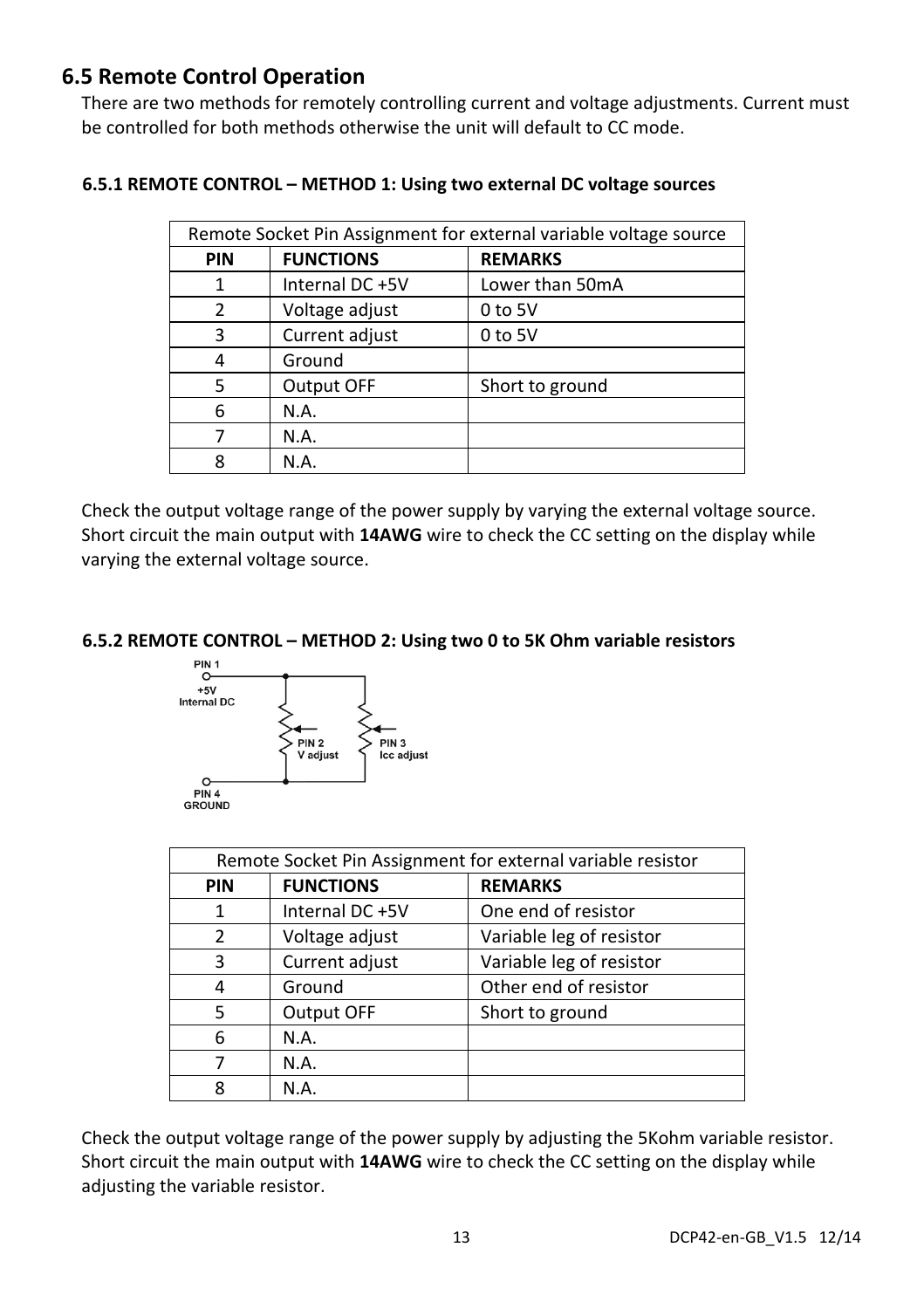#### **6.5.3 Remote Control Output ON/OFF**

Remote output ON/OFF control can be activated in any of the modes Normal, Preset, Set, and Remote. Review the conditions below:

- By default, Pin 5 is open and the output is ON.
- Shorting Pin 5 to Pin 4 (ground) switches the output OFF.
- When the output is OFF, the C.V. & C.C. LEDs will flash. The present output voltage and current setting will be shown on the panel meter.
- The user can adjust the output using the voltage & current control knob to the desired value when the output is OFF.

Remark: Use only the 8‐pin remote plug provided and connect with 22AWG wires. See diagram below.



Note: Pin numbers are marked on the black area of the socket

## *7. PC Software Program*

This meter has the capability to connect to and communicate with a PC. To install and use the software, please refer to the instructions provided on the supplied CD‐ROM and/or the instructions provided in the HELP Utility within the software program.

Check the software download page of the website www.extech.com for the latest version of the PC software and its operating system compatibility.

## *8. Automatic Output Step Programs*

To use the Automatic Output Step utility the user must first become familiar with the PC interface and the supplied software. To install and use the software, please refer to the instructions provided on the supplied CD‐ROM and/or the instructions provided in the HELP Utility within the software program. Once familiarity with the software is achieved refer to the instructions below:

The unit can be externally programmed via a PC to run 20 steps, each step with a preset voltage/current limiting value and a preset time period of 1 second to 99 minutes. The timed program can be set to run one cycle or up to an infinite number of cycles.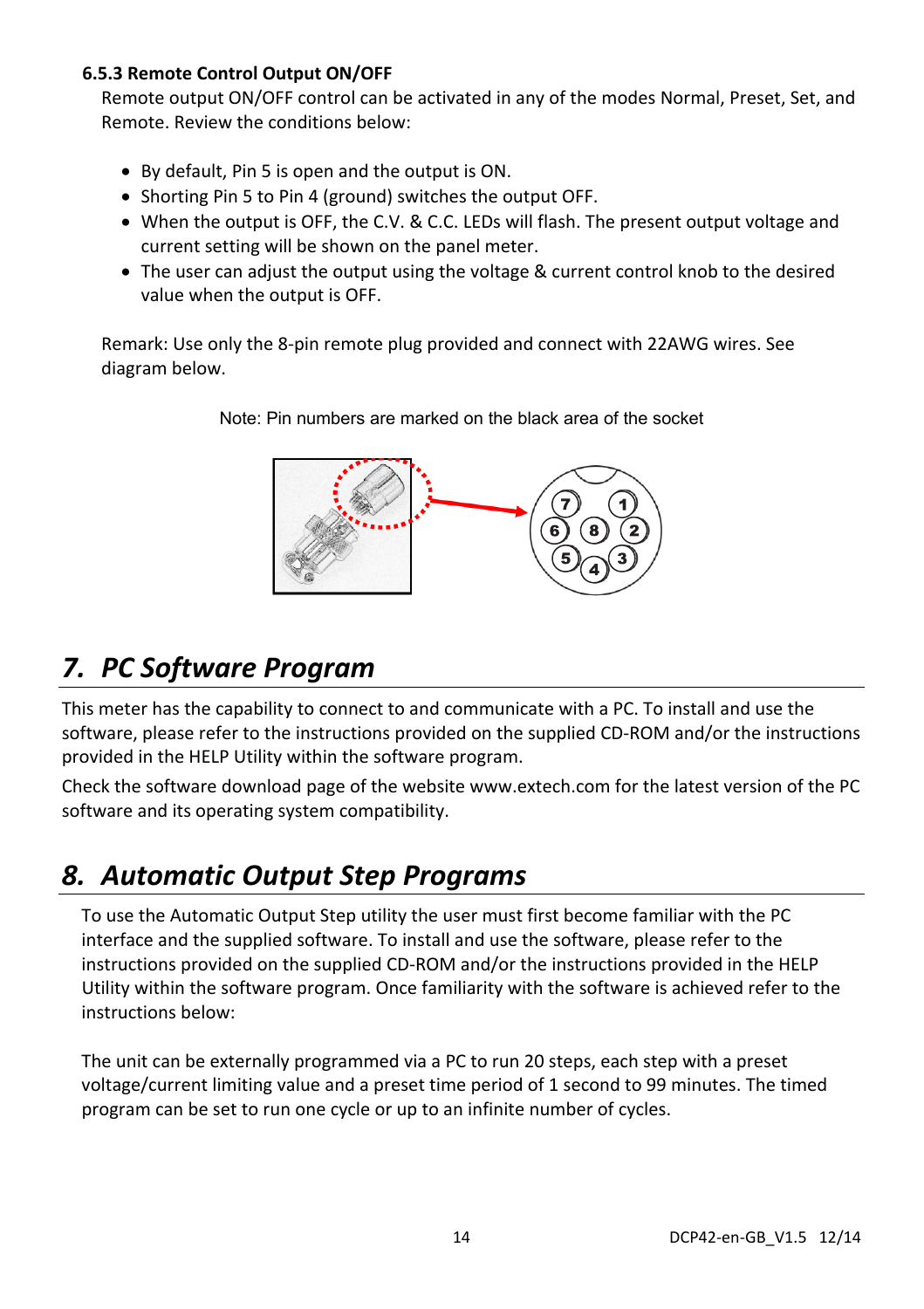## **8.1 External Timed Program Window**

| mil Supply Connect                       |                         |                                                                 |                |              |               | $   -$      |
|------------------------------------------|-------------------------|-----------------------------------------------------------------|----------------|--------------|---------------|-------------|
| Histo BetVollage or Darrentt-            |                         | Wave Farm Generator External Timed Program   Data Log   Setting |                |              |               | 96 S        |
| 6" Voltage 10 BV and C. Darwest 3576 and | \$m                     | Vikson                                                          | Cusero         | <b>Nings</b> | <b>Second</b> | Dutcut      |
|                                          |                         | 20                                                              | 1.00           |              | 8             | Dn.         |
|                                          | z                       | 80                                                              | 1.00           |              | 6             | Dn.         |
|                                          | $\overline{z}$          | ŁD                                                              | 1.00           | D            | c             | Do.         |
|                                          | k.                      | 30.0                                                            | 1.00           | D            | c             | Do          |
|                                          | s                       | ED                                                              | 1.00           | D            | $\alpha$      | Dn.         |
|                                          | Б                       | 10.0                                                            | 1.00           | D            | c             | Do.         |
|                                          | $\overline{r}$          | 12.0                                                            | 1.00           | D            | c             | Do.         |
|                                          | $\overline{D}$          |                                                                 |                |              |               |             |
| $V - \text{const}$                       | $\overline{9}$          |                                                                 |                |              |               |             |
| $\Box$ B $\exists$                       | $\overline{10}$         |                                                                 |                |              |               |             |
| 2.074                                    | 71<br>$\overline{u}$    |                                                                 |                |              |               |             |
| $\Box \Box \Box^4$<br>1,004              | 73                      |                                                                 |                |              |               |             |
|                                          | 74                      |                                                                 |                |              |               |             |
| W                                        | <b>TS</b>               |                                                                 |                |              |               |             |
| <b>BUTPUT o-D</b>                        | $\overline{\mathbf{z}}$ |                                                                 |                |              |               |             |
|                                          | 77                      |                                                                 |                |              |               |             |
| Location:                                | স্ক                     |                                                                 |                |              |               |             |
| Descroites:                              | 79                      |                                                                 |                |              |               |             |
|                                          | $\overline{30}$         |                                                                 |                |              |               |             |
|                                          | 5 too                   |                                                                 | Pawwing Cycle: | n            |               | Clear Table |

**Clear Table:** Delete all data in the Display Table and prepare for new data entry. **Run (Stop):** To run and stop the Timed Program.

**Running Cycle:** Enter the number of desired running cycles here.

The numerical range for cycling is 0‐999. Note that the maximum cycles can be set to 'infinite' when "**0**"cycles is entered. The External Timed Program allows the user to set the output either ON or OFF by selecting the boxes in the last column.

### **8.2 Output ON/OFF function**

- Output ON Ticked: Output is **ON** for that step
- Output ON Un‐ticked: Output is **OFF** for that step.

## **8.3 Automatic Timed Output Operation**

1. Clear old data in the table by clicking **[Clear Table].**

2. Enter data in the table using 'Up‐Down‐Left‐Right' keys on PC keyboard for new locations.

- 3. Data that exceed the rated voltage and current will not be accepted.
- 4. Voltages that exceed the UVL (Upper Voltage Limit) will not be accepted.

5. If retrieved or entered, data that exceed the preset Upper or Lower Limit setting for voltage / current / time periods will switch to red in color and will not be accepted.

6. When the running time period of any step is set to zero minutes and zero seconds, this step becomes the terminating step and the cycle will end at this step. In the above example there are 4 steps each with a 2 second time period, if step 3 is set to zero minutes & seconds, the program will only cycle step 1 and 2 and will not go to step 4.

7. Enter the number of desired running cycles.

8. Click **[Run]** to run the External Time Program. The External Timed Program feature allows the user to set the output either ON or OFF by selecting the boxes in the last column.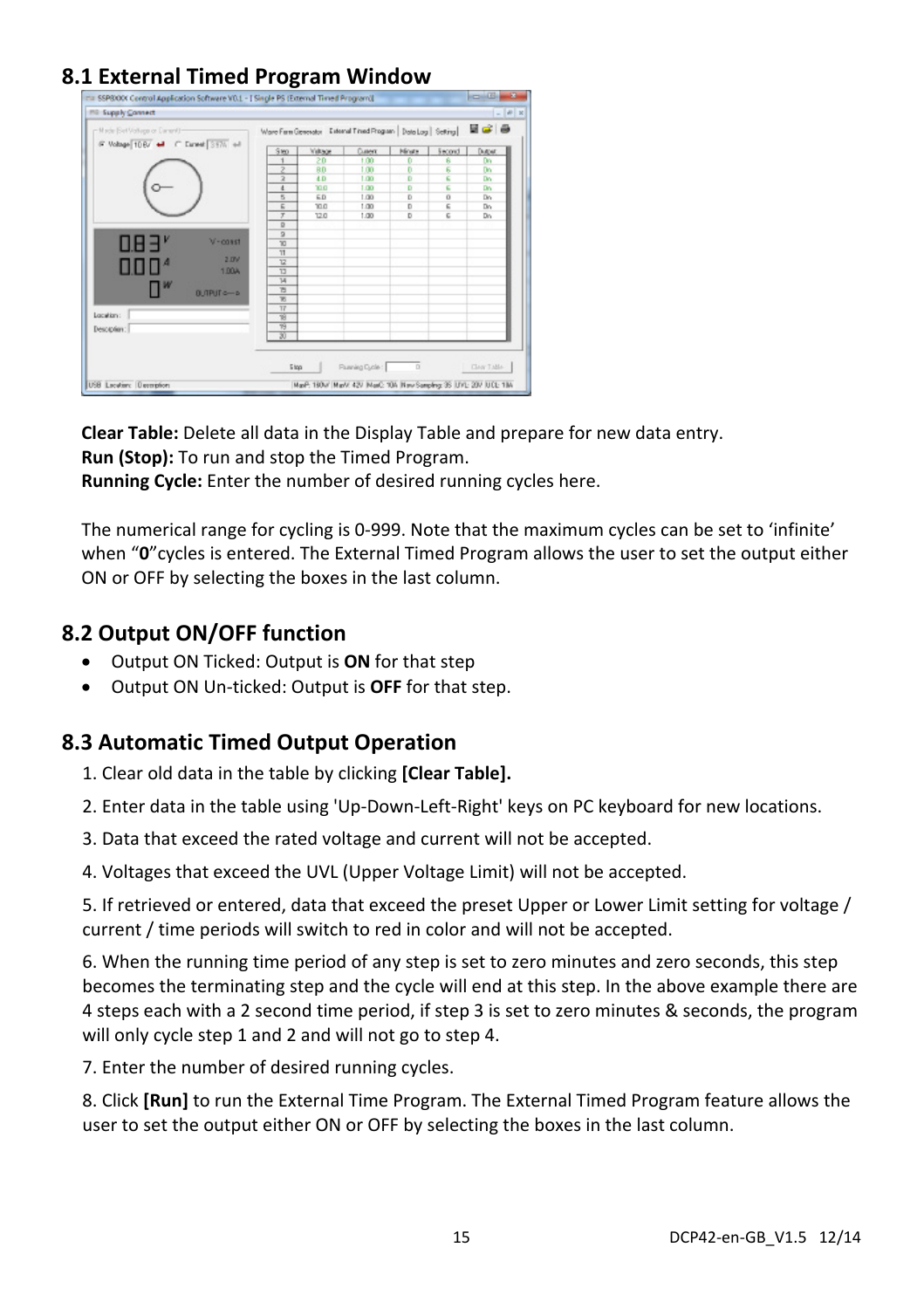#### **Examples of Func A/B/C and Wave Form Generator Features**

These examples are continued from Examples 1 and 2 in Section 6.2 earlier in this guide.

#### **Example 3 ‐ Irregular waveform**

Set A= 5V, B= 10 V Set **Δt** a‐b = 1 second, Set Δt b‐a = 2 seconds Set Func. A = 3 seconds, Set Func.B = 3 seconds  $1S$  $B = 10V$  $A=5V$  $3S$  $3S$ 

#### **Example 4 ‐ Irregular waveform**

Set A= 5V, B= 10 V Set **Δt** a‐b = 2 second, Set Δt b‐a = 2 seconds Set Func. A = 2 seconds, Set Func.B = 6 seconds



## **Example 5 ‐ Irregular waveform**

Set A= 5V, B= 10 V Set **Δt** a‐b = 2 second, Set Δt b‐a = 0 seconds Set Func. A = 4 seconds, Set Func.B = 3 seconds  $B = 10V$  $A = 5V$ 

## **Example 6 ‐ Irregular waveform**

 $2S$  1s  $4S$ 

Set  $A = 5V$ ,  $B = 10 V$ Set **Δt** a‐b = 4 second, Set Δt b‐a = 4 seconds Set Func. A = 2 seconds, Set Func .B = 2 seconds $B = 10V$  $A=5V$  $|2S|2S|$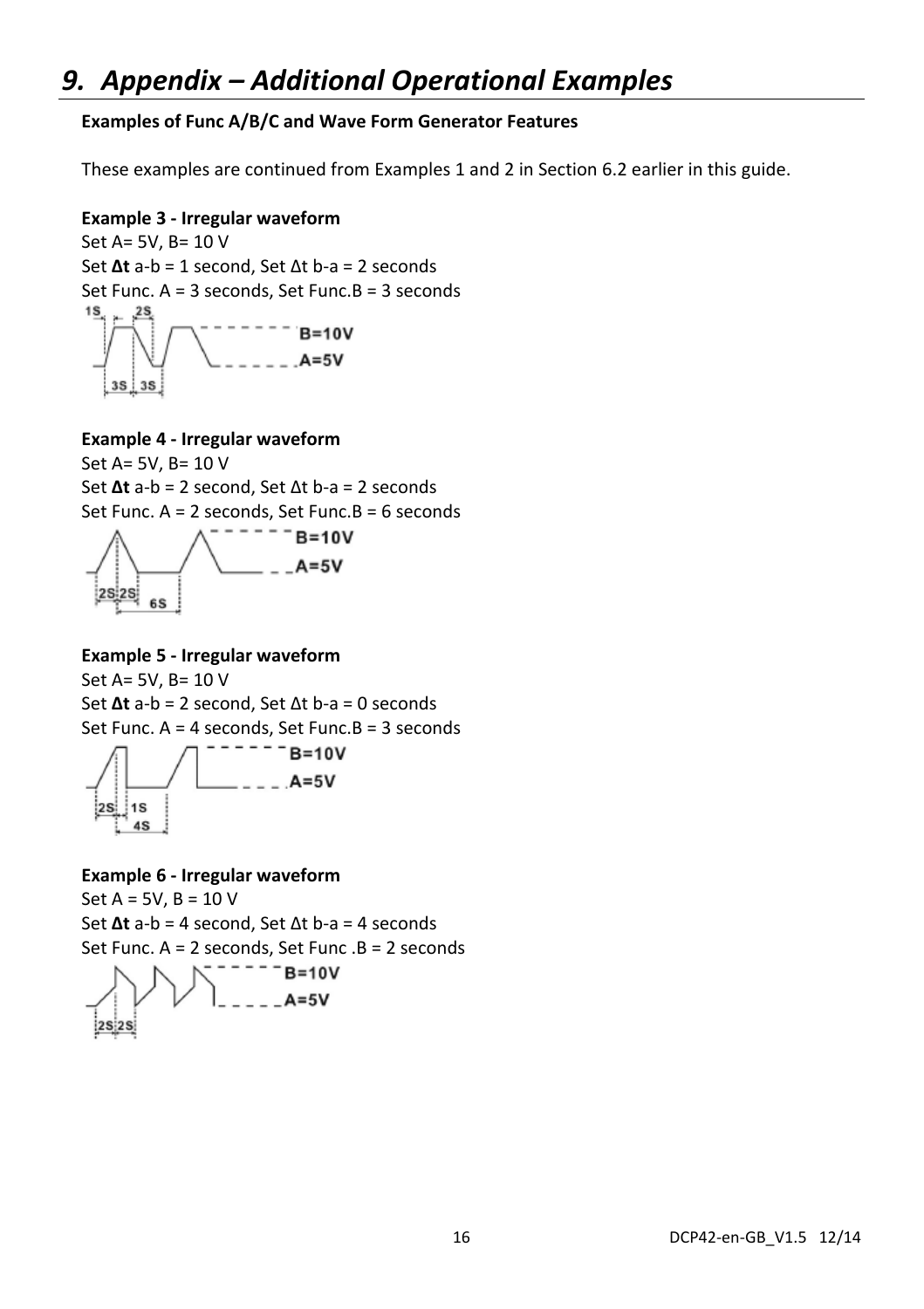## *10.Specifications*

| Output                                                          |  |
|-----------------------------------------------------------------|--|
| Variable Output Voltage (Limited to O/P 160W) 0 - 42VDC         |  |
| Variable Output Current (Limited to O/P 160W) 0 - 10A           |  |
| Nominal Output Power (42V / 3.8A) 160W                          |  |
| <b>Preset Outputs</b>                                           |  |
| Preset 1 (P1) Voltage: 5V ±0.2V, Current: 10A ±0.2A             |  |
| Preset 2 (P2) Voltage: 13.8V ±0.2V, Current: 10A ±0.2A          |  |
| Preset 3 (P3) Voltage: 20V ±0.2V, Current: 4.0A ±0.2A           |  |
| <b>Voltage Regulation</b>                                       |  |
| Load (0-100% Rated Current) ≤50mV                               |  |
| Line (90-264VAC Variation) ≤10mV                                |  |
| <b>Current Regulation</b>                                       |  |
| Load (10-90% Rated Voltage) ≤50mA                               |  |
| Line (90-264VAC Variation) ≤10mA                                |  |
| <b>Ripple &amp; Noise</b>                                       |  |
| Ripple & Noise (RMS) Voltage ≤8mVrms                            |  |
| Ripple & Noise (peak-peak) Voltage ≤80mVp-p                     |  |
| Current Ripple & Noise (peak-peak) ≤50mA                        |  |
| <b>Meter Type &amp; Accuracy</b>                                |  |
| Voltage Meter 4 Digit LED Display $\pm$ (0.1% +5 counts)        |  |
| Current Meter 4 Digit LED Display $\pm$ (0.1% +5 counts)        |  |
| <b>Resolution</b>                                               |  |
| Output Voltage Resolution 0.02V                                 |  |
| Output Current Resolution 0.01A                                 |  |
| <b>Setting Accuracy</b>                                         |  |
| Output Voltage $\pm$ (0.2% +0.05)                               |  |
| Output Current ±(0.2% +0.05)                                    |  |
| <b>Output Rise &amp; Fall Time</b>                              |  |
| Output T-ON (50% Load Current) ≤80ms                            |  |
| Output T-ON (100% Load Current) ≤1200ms                         |  |
| Output T-OFF (50% Load Current) ≤90ms                           |  |
| Output T-OFF (100% Load Current) ≤50ms                          |  |
| Power                                                           |  |
| Operation Input Voltage Range 90-264VAC                         |  |
| Operation Input Voltage Frequency Range 45-65Hz~                |  |
| <b>No Load Input Current</b>                                    |  |
| (230Vac / 100Vac): ≤220mA                                       |  |
| <b>Full Load Input Current</b>                                  |  |
| (230Vac / 100Vac): ≤1.0A / 2.3A                                 |  |
| <b>Power Consumption</b>                                        |  |
| (230Vac / 100Vac): ≤190W / 200W @ 42V / 3.8A                    |  |
| <b>Efficiency</b><br>(230Vac / 100Vac): ≥86% / 84% @ 42V / 3.8A |  |
|                                                                 |  |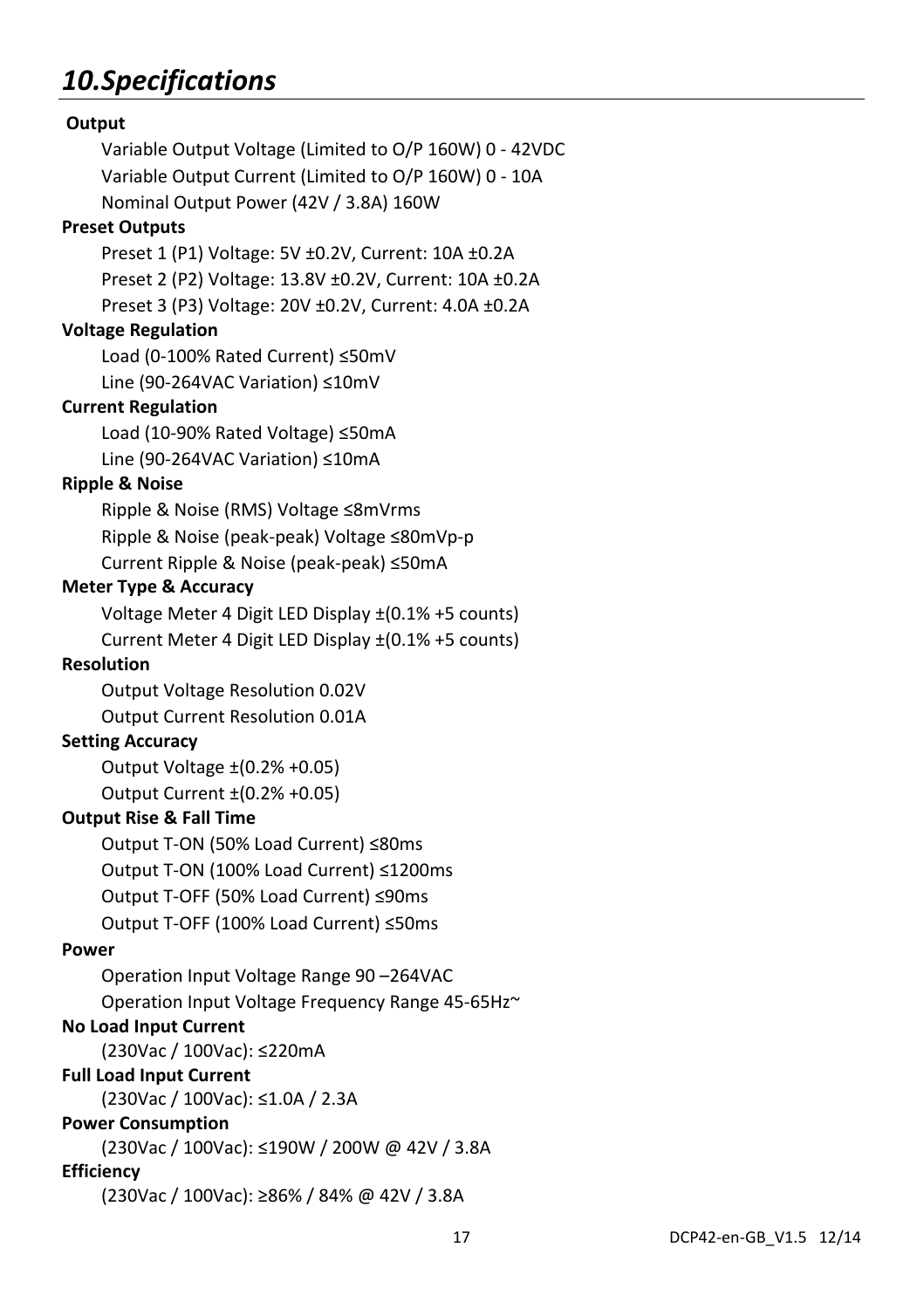#### **Switching Frequency**

45‐55 KHz~

#### **Tracking Over Voltage Protections**

O/P 0‐10V: Set Voltage+ (1.0 ±0.3V)

O/P 10‐42V: 105‐125% of set voltage

#### **Power Factor**

Control Power factor correction: >0.91 at optimal load

#### **Cooling Method**

Natural Convection

#### **Leakage Current**

≤2mA

#### **Protections**

Adjustable upper voltage limit, Adjustable upper current limit, Short Circuit, Overload, Over Temperature , Tracking OVP

#### **Input Fuse**

T3.15AL250V

#### **Safety & EMC**

Safety Standard CE: EN 61010 Withstanding Voltage I/P‐O/P: 3.0KVac, I/P‐F/G: 1.5KVac, O/P‐F/G: 0.5KVac Insulation Resistance I/P‐O/P, I/P‐F/G, O/P‐F/G : 100Mohm @500Vdc EMC CE: EN55011 Harmonics Current Emission EN 61000‐3‐2 Voltage Fluctuations & Flicker EN 61000‐3‐3 EMC Immunity EN 61000‐6‐1

#### **Environmental**

Working Temperature 0 to +40°C (32 to +104°F) Working Humidity 10‐80% RH Non‐condensing Storage Temperature and Humidity ‐15 to +70°C (5 to 158°F) 10‐85% RH Non‐condensing Pollution Degree Class 2

#### **General**

Case Material Polycarbonate Front Panel and Electro‐Galvanized Steel Enclosure Case Protection IP20 Connection Dia. 4.0mm Safety Jack x3 (Output Positive, Negative and Function Ground) Dimensions (WxHxD) 200 x 90 x 250 mm (7.9 x 3.6 x 10 inch) Weight 2.5 kg (5.5 lb)